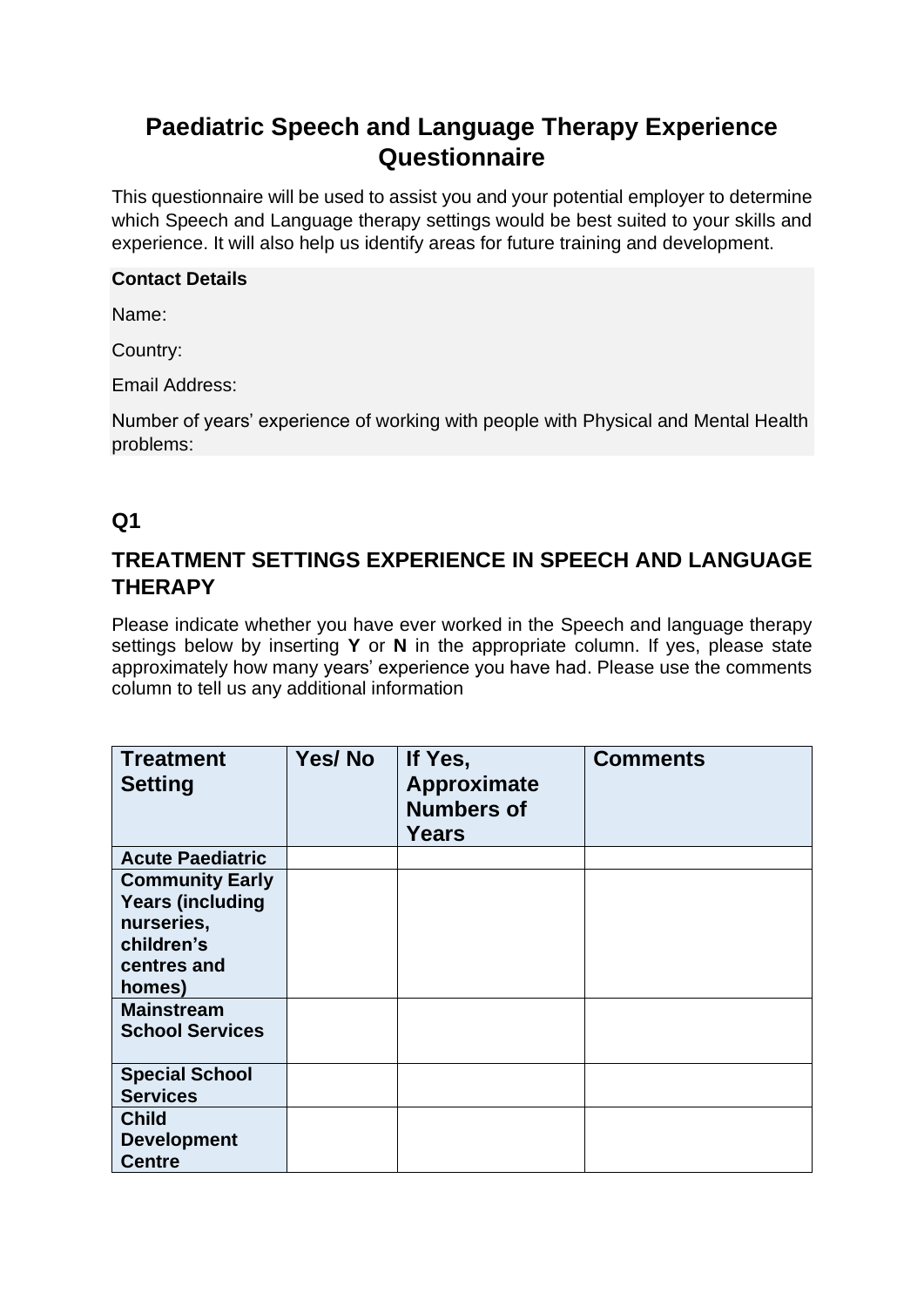| <b>Child and</b>     |  |  |
|----------------------|--|--|
| <b>Adolescent</b>    |  |  |
| <b>Mental Health</b> |  |  |
| <b>Service</b>       |  |  |
| <b>Specialist</b>    |  |  |
| Service e.g. Cleft   |  |  |
| lip and palate,      |  |  |
| <b>TBI, Feeding</b>  |  |  |
| clinic etc           |  |  |

## **Q2**

## **PHYSICAL AND MENTAL HEALTH ILLNESS EXPERIENCE**

Please indicate whether you have experience in caring for people with the physical and mental health problems below by replying **Y** or **N** in the appropriate column. If yes, please state approximately how many years' experience you have had. Please use the comments column to tell us any additional information

| <b>Physical and Mental</b><br><b>Health Illness ? Area of</b><br>practice | Yes/<br><b>No</b> | If yes,<br>approximate<br>numbers of<br>years | <b>Comments</b> |
|---------------------------------------------------------------------------|-------------------|-----------------------------------------------|-----------------|
| Paediatric Dysphagia                                                      |                   |                                               |                 |
| <b>Paediatric Voice</b>                                                   |                   |                                               |                 |
| <b>Paediatric Complex Needs</b>                                           |                   |                                               |                 |
| (including                                                                |                   |                                               |                 |
| neurodevelopmental and                                                    |                   |                                               |                 |
| physical/medical)                                                         |                   |                                               |                 |
| Paediatric cleft lip and palate                                           |                   |                                               |                 |

# **Q3**

#### **ASSESSMENT EXPERIENCE**

Please tell us if you ever used any questionnaires or other tools in your Speech and Language Therapy practice to assess the following below by replying **Y** or **N** in the appropriate column. If yes, please state which tools/questionnaires you have used. Please use the comments column to tell us any additional information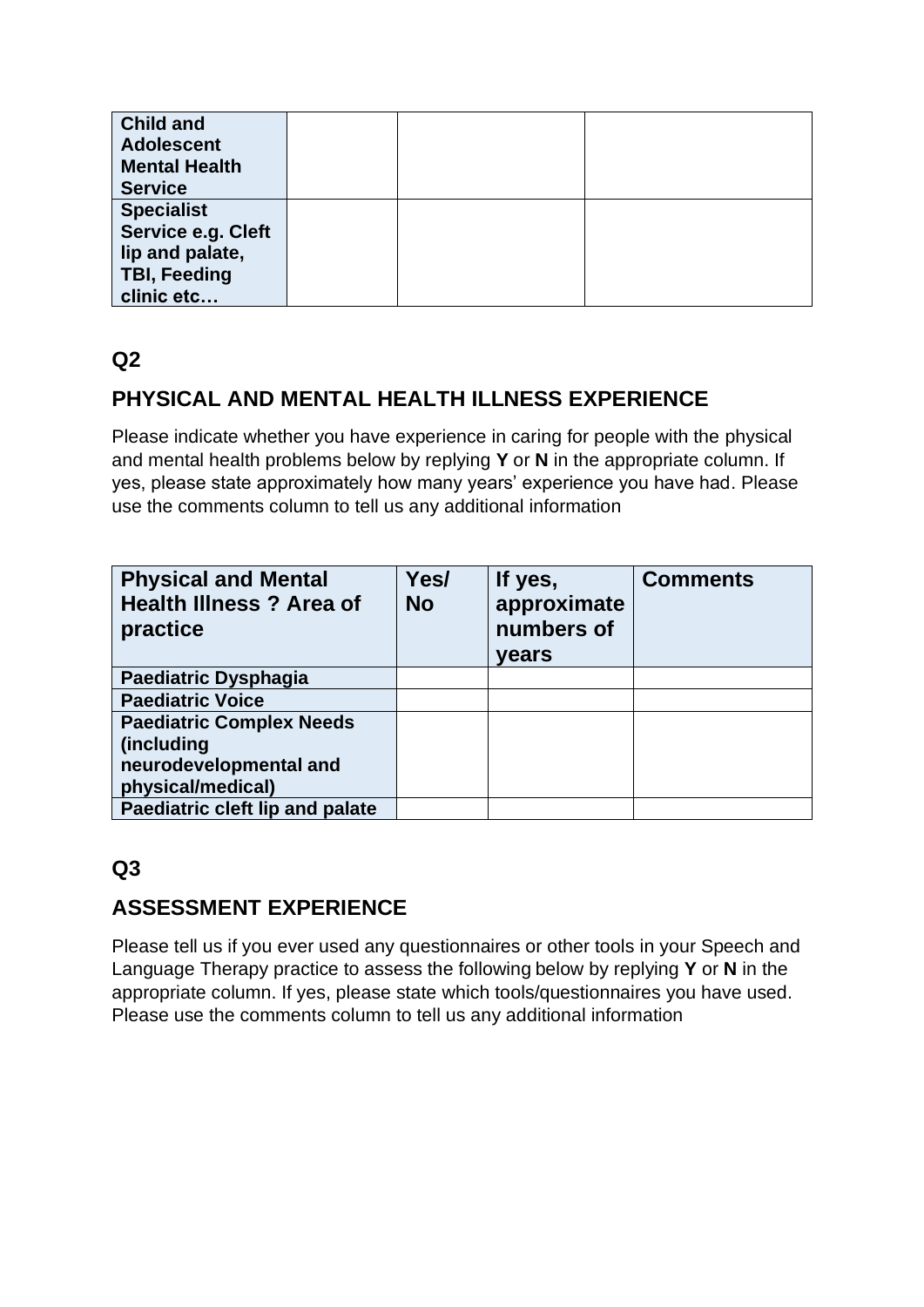| <b>Assessment tools</b>                                   | Yes / No | If yes, please<br>insert which<br>tools you<br>have used | ∣ Comments |
|-----------------------------------------------------------|----------|----------------------------------------------------------|------------|
| <b>Standardised assessment</b><br>tools e.g. CELF, ACE    |          |                                                          |            |
| <b>Recent Phonetic</b><br><b>Transcription experience</b> |          |                                                          |            |

### **Q4**

## **PHYSICAL AND MENTAL HEALTH INTERVENTIONS EXPPERIENCE/Training**

Please list below:

e.g. PECS, Post Graduation Qualification in Paediatric Dysphagia, Makaton signing, Parent-Child Interaction, Intensive Interaction.

| <b>Interventions</b> | Yes /<br><b>No</b> | If yes,<br>approximate<br>numbers of<br><b>years</b> | <b>Comments</b> |
|----------------------|--------------------|------------------------------------------------------|-----------------|
|                      |                    |                                                      |                 |
|                      |                    |                                                      |                 |
|                      |                    |                                                      |                 |

#### **Q5**

### **AGE-SPECIFIC EXPERIENCE**

Please indicate your experience with working in the following age ranges by replying **Y** or **N** in the appropriate column. If yes, please state approximately how many years' experience you have had. Please use the comments column to tell us any additional information